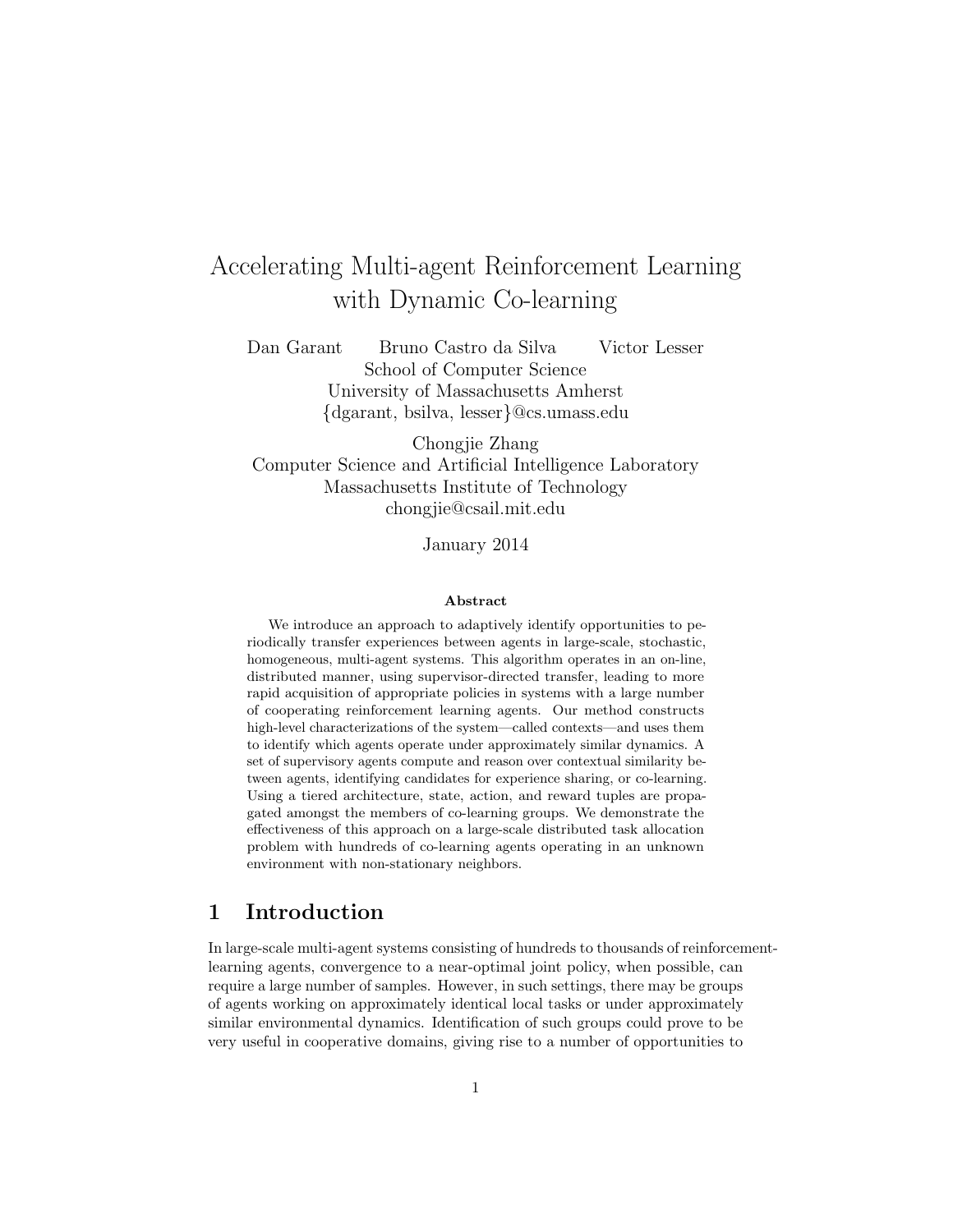

Figure 1: A Small Load Balancing Network

exploit shared information. Information sharing has been studied in single-agent settings in order to generalize knowledge learned for a particular task or environment to novel tasks [13, 5, 1]. Adapting this idea to the multi-agent setting, it is apparent that in addition to transferring experiences across environments or tasks, it is possible to adapt experiences for use by concurrently learning agents within a fixed task and environment. This paper focuses on the problem of directly sharing experiences between agents, with emphasis on finding agents within a large community that can form appropriate experience sharing groups.

Consider a distributed load balancing domain, as in Figure 1. This is a cooperative multi-agent system in which agents (depicted as nodes) seek to minimize the joint service time of a set of tasks. A common MARL (multi-agent reinforcement learning) approach in settings such as this consists of decomposing the environment such that each agent is locally autonomous and perhaps capable of observing properties of neighboring agents. Each agent optimizes a value function over a local view of the overall global environment [2, 14, 7, 9]. At the other extreme, attempts could be made to optimize a single joint policy directly, but these become intractable as system size grows. In a load balancing network consisting of 1000 agents, each capable of forwarding tasks to three neighboring agents, policies defined over joint actions span a large space with more than 3<sup>1000</sup> elements. Since the former technique is distributed, the action space is manageable. However, a completely distributed learning process cannot exploit similarities between agents or leveraging knowledge obtained by one node to accelerate the learning of some other agent. In the load balancing domain, the local environment of the "Sydney" node could, for instance, be very similar to that of the "Oregon" node, and it would be valuable for these nodes to communicate and integrate each other's experiences. Attempting to formalize the notion of "similarity" between agents' local environments and communication of experiences among similar agents gives rise to a number of challenges:

• What information should be transferred between agents? Taylor and Stone [13] identify several classes of information transfer in single-agent domains. We will discuss these alternatives in the context of multi-agent systems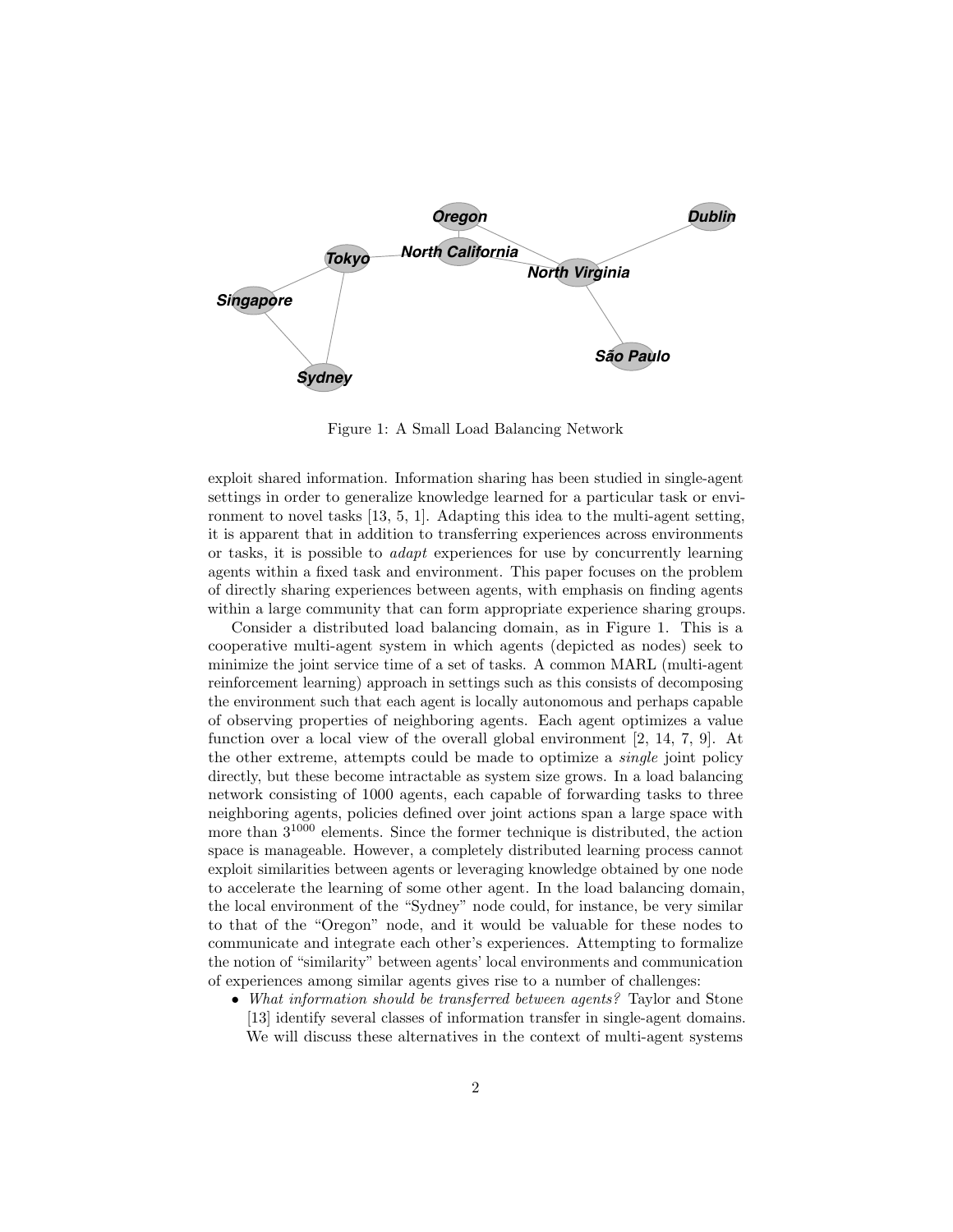and introduce a supervisory architecture based on the transfer of low-level experiences taking the form  $(s, a, s', r)$ .

- How should we define contextual compatibility and use this to form sharing groups? Several potential approaches to evaluate the similarity of tasks in single-agent reinforcement learning have been proposed by Carrol  $\&$ Seppi [1]. We will motivate a similarity measure grounded in comparison of environment dynamics rather than learned policies or Q-values.
- How should concerns involving scalability be addressed? As multi-agent systems become larger, it becomes increasingly difficult to construct transition or reward models. As a result, directly operating over model-based information for experience transfer, such as that proposed by Lazaric et al. [5] for single-agent settings, is not practical in large-scale multi-agent settings.
- How should the architecture handle temporal heterogeneity in transition and reward models? A principal challenge of multi-agent reinforcement learning is that concurrently learning agents introduce non-stationarity. In such a setting, convergence is not guaranteed. To counteract this, we propose modeling *context* as inherently dynamic, temporal, local characterizations of the system and operating over short-scale time windows during which policies, transition, and reward models are approximately static.

### 2 Contributions

Our proposed technique accelerates MAS learning in non-stationary situations and does not require augmentation of any agent's state space with additional information about the global environment or modification of the reinforcement learning algorithm employed. Instead, we advocate for the use of *supervisory* agents, differing from a standard agent only in that they are capable of receiving and acting on communications from any subordinate. Supervisors are responsible for identifying contextually compatible subordinates, which by construction are those that gather experiences from approximately equivalent state transition and reward models. Our architecture periodically searches for these contextually compatible groups of agents, forms knowledge sharing groups, and propagates learned experiences among members of the group.

Contextual modeling is made possible through the commonly-studied property of interaction sparsity [15]. In many domains such as disaster planning [4, 10] and sensing networks [16], agents interact strongly with only a small group of closely related partners (defined with a metric such as proximity, similarity, or some task-based measure). This leads to promising opportunities to summarize agent interactions in a compact way. In the load balancing example of Figure 1, agents interact most strongly with other agents within some geographic radius. In addition, it may not be necessary to reason about *individual* interactions but rather some aggregate interaction effect over groups of anonymous agents. For instance, it may be unnecessary to model which servers are servicing which tasks but rather aggregate measures, or summaries, of task frequency and difficulty.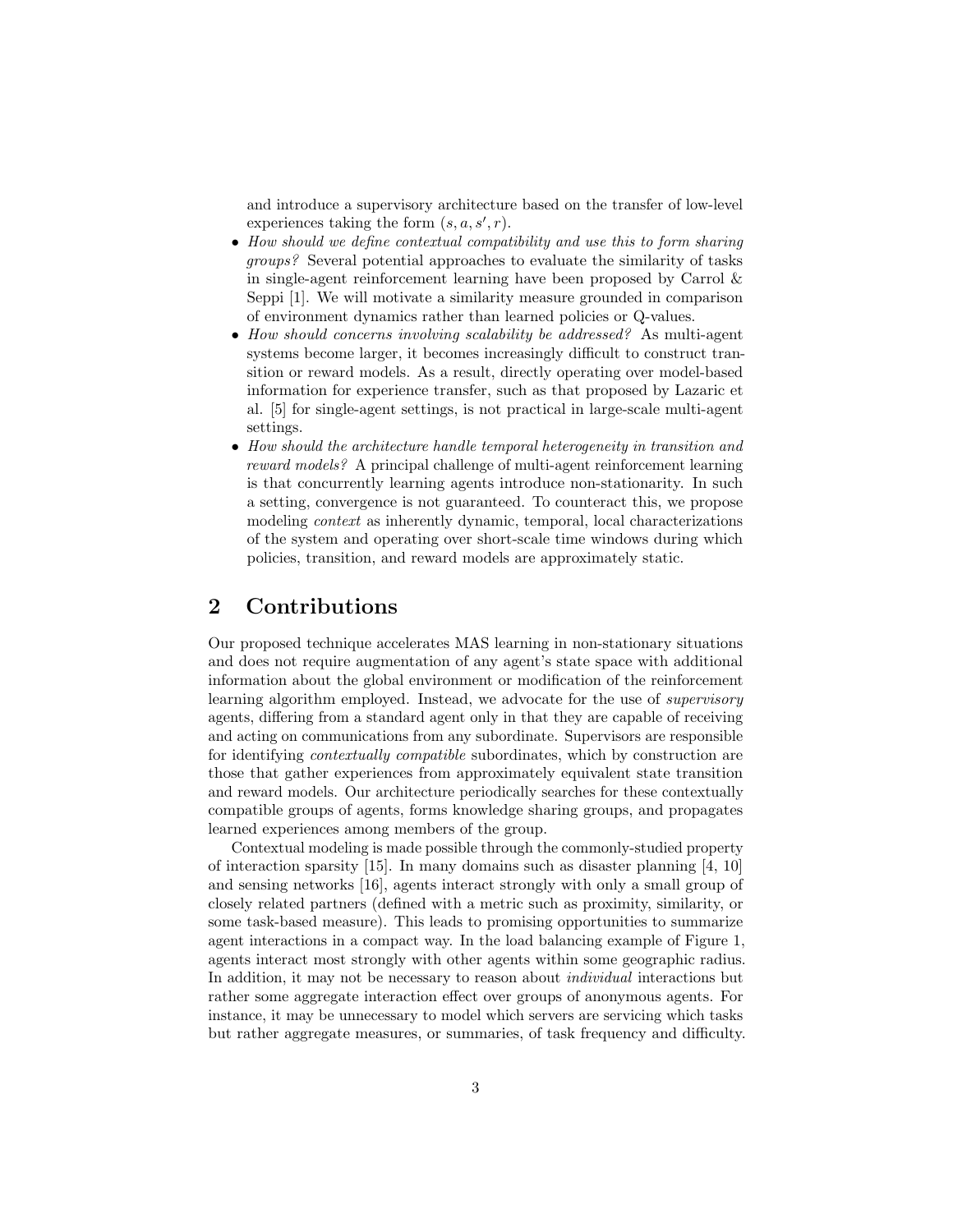This information is likely unobservable by individual agents operating in complete independence, but could be maintained by a regional supervisor.

We evaluate our architecture on a distributed task allocation domain in which agents work to minimize service time for a set of tasks. We use the notion of context feature fidelity to measure the discrepancy between a set of context features compactly characterizing the local learning environment and the true state transition & reward models they act as a proxy for. We demonstrate that selection of appropriate context features (discussed in Section 4) can be highly beneficial, allowing for significant performance gains when selected correctly, and introducing volatility in performance when mis-specified. In addition, we justify our supervisory architecture (Section 6) by describing how performance and communication complexity varies with respect to the degree of distribution employed by the system.

## 3 Multi-agent Reinforcement Learning

Multi-agent decision-making problems are often framed in the context of Markov games. In the most general configuration, these games model  $n$  agents, each with a set of allowable actions and operating in an environment with shared state S. A state transition function specifies the conditional probability of existing in an environment state  $S'$  at the next step given the *joint* action (an *n*-tuple describing the actions taken by each agent) and the current shared system state,  $P(S'|S, a_1, a_2, \ldots, a_n).$ 

Let us decompose the global state  $S$  into (potentially overlapping) components representing the portions of the state that agents can directly observe and incorporate into their learning. We let  $s_i$  denote the observable state of agent i, and let  $s_e$  represent all elements of the global state which no agent can observe, that is:

$$
s_e = S - \bigcup_{i \in \{1, 2, \dots, n\}} s_i.
$$

In large systems, even when each agent can observe all of S (that is,  $s_i = S$ ), it may not be practical for agents to perform learning over this very large state space. In addition, depending on the application domain, physical distance between agents or communication bandwidth can introduce limitations on state observability. For this reason, we focus on problems in which the state observable by an individual agent is insufficient to faithfully reconstruct the state transition model,  $P_i(s_i'|S, a_1, a_2, \ldots, a_n)$ . Note, however, that there may be sparsity in  $P_i$ , allowing an agent to obtain an estimate  $\hat{P}_i$  of  $P_i$  for which  $s'_i$  is conditionally independent of many of the state and action variables of other agents.

In Markov games, each agent *i* holds a reward function  $R_i(r_i|S, a_1, a_2, \ldots, a_n)$ , which we represent here as a conditional distribution over rewards for sake of generality. In cooperative environments, individual reward functions may be identical, that is, each agent measures its individual performance in terms of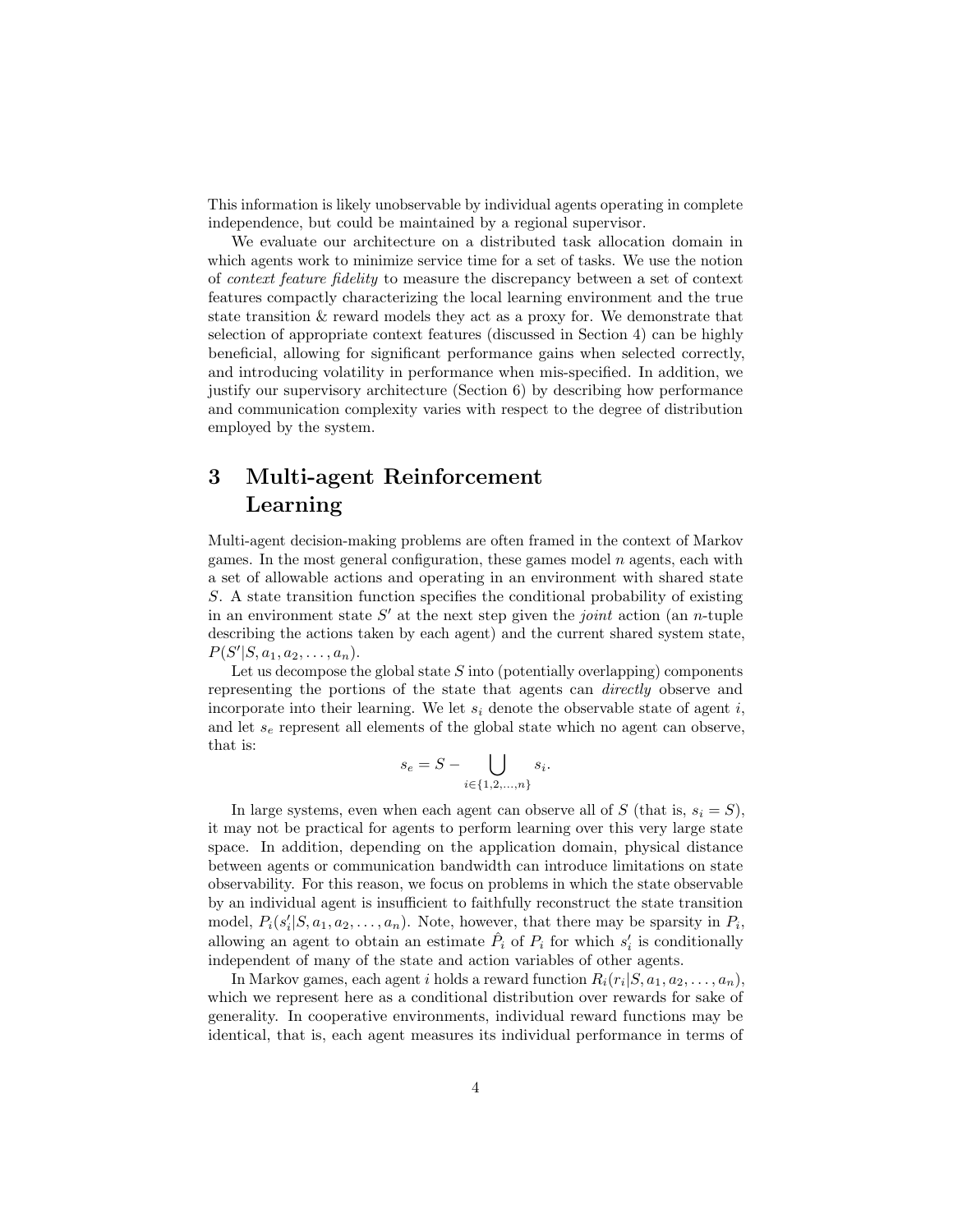how well the system performs as a whole. This can again be problematic for large systems of agents, so in this paper we will consider a more general case of *decomposable* reward, found in settings structured as  $ND-POMPDPs<sup>1</sup>$  [8] or factored multi-agent MDPs [3]. We assume that rewards can be computed only from a joint action and complete shared state, and that agents receive reward roughly proportional to their independent contribution to the state change.

#### 4 Context Features

In this section we discussion utilizing context features as proxies for compactly characterizing the learning environment of an agent. Carrol & Seppi [1] note the difficulty of constructing reasonable similarity measures for learning environments, given a wide array of possible definitions of agent similarity. For transfer in single-agent reinforcement learning, they propose several techniques including measures derived from similarity in learned policies, MDP distance measures computed over Q-values, or reward function differences. In the multi-agent setting, we are interested in capturing a measure of compatibility in the local learning environment of two agents in a way that does not suffer from any of the following problems:

- Imbalance in Experience Attempting to characterize the local learning environment of an agent by comparing policies or Q-values directly requires that the policies under investigation have been constructed with enough samples to be accurate estimates of the optimal policy. Comparing policies and Q-values of agents with inaccurate estimates may bias such similarity measures. We would like to allow formation of mentor/mentee relationships as described by Price and Boutilier [11] (except that we are additionally interested in accounting for non-stationarity arising from transition function dependence).
- Policy Divergence Optimal policies for Markov games are not unique [6]. However, supposing two agents working within the same local environment had diverged on the trajectory to an optimal policy, it is still reasonable to share experiences between these agents. When the underlying unobservable environmental model for two agents is identical, they should be able to provide some information to one another, but sharing or comparison of learned values or entire an policy would be problematic due to lack of uniqueness.
- Latent State Features While Q-values indirectly describe the transition model experienced by an agent, if potential factors impacting that transition model remain unobserved, two Q-functions are not directly comparable.
- Disjoint State Visitations It is possible that two agents could share a common task but have experiences in disjoint regions of the state space. In this case, the Q-values, policies, or reward models are well-estimated in separate regions of the state space, so it may be difficult to compare them

<sup>1</sup>For this work, transition and observation independence is not assumed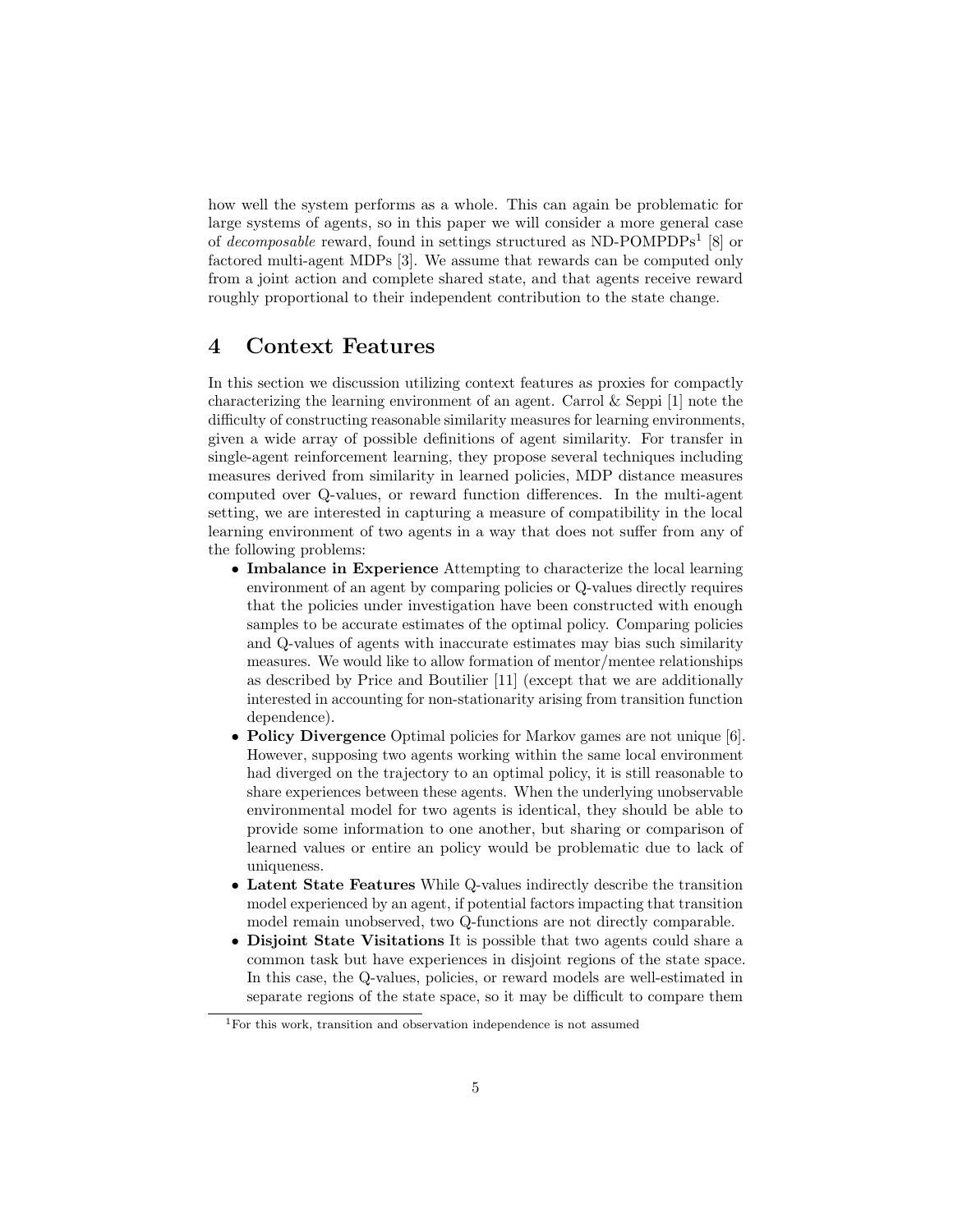

Figure 2: Example Hierarchy Involving 2 Supervisors

directly. However, this could be an excellent opportunity for information sharing in case the agents do transition into new regions of the state space.

To account for these factors, we propose reasoning over the underlying model of a stochastic game as a basis for contextual comparison. In particular, if we can guarantee that agents are working under the same local transition model and they share a common reward function, we know from the homogeneity of the system that the agents are facing the same learning problem. In such a case, the experiences gathered by each compatible agent are interchangeable and opportunities to exchange information between them are numerous. Since estimating these models is impractical in an online manner for large systems, we propose the use of designer-selected context features, designed to provide broad-scope summaries of transition and reward models as experienced from individual agents' perspectives. When agents act without complete knowledge of other agents in the system, state transition and reward models must be approximated as  $\hat{P}_i(s_i'|s_i, a_i)$  and  $\hat{R}_i(r_i|s_i, a_i)$ , respectively. While it could be possible for an individual agent to track and reason over the states and actions of all other agents in the system, thereby removing the non-stationarity, this is not generally possible and becomes increasingly difficult or impossible as the number of agents in the system grows. To counteract this, we propose constructing context features that are compact descriptions of the environmental dynamics experienced by an agent, computable by an agent's supervisor.

#### 4.1 Context Feature Fidelity

Context features are intended to act as an indirect proxy for state transition and reward models. We will show experimentally that when these features are effective, performance improves, and when such features as inappropriate, opportunities for sharing are limited (by Algorithm 2), realizing no benefit over a system which does not leverage contextual similarity. In order to evaluate a set of features, model estimates must be constructed. As we have noted, this may not be possible in an on-line manner. However, in cases where it is possible to build the models in an offline setting, it is possible to evaluate the efficacy of such features in achieving their designed goal of assessing compatibility of transition and reward models.

In particular, we are interested in selecting context features and a distance function over those context features that induces context feature distances which are positively correlated with distances between agents' local state transition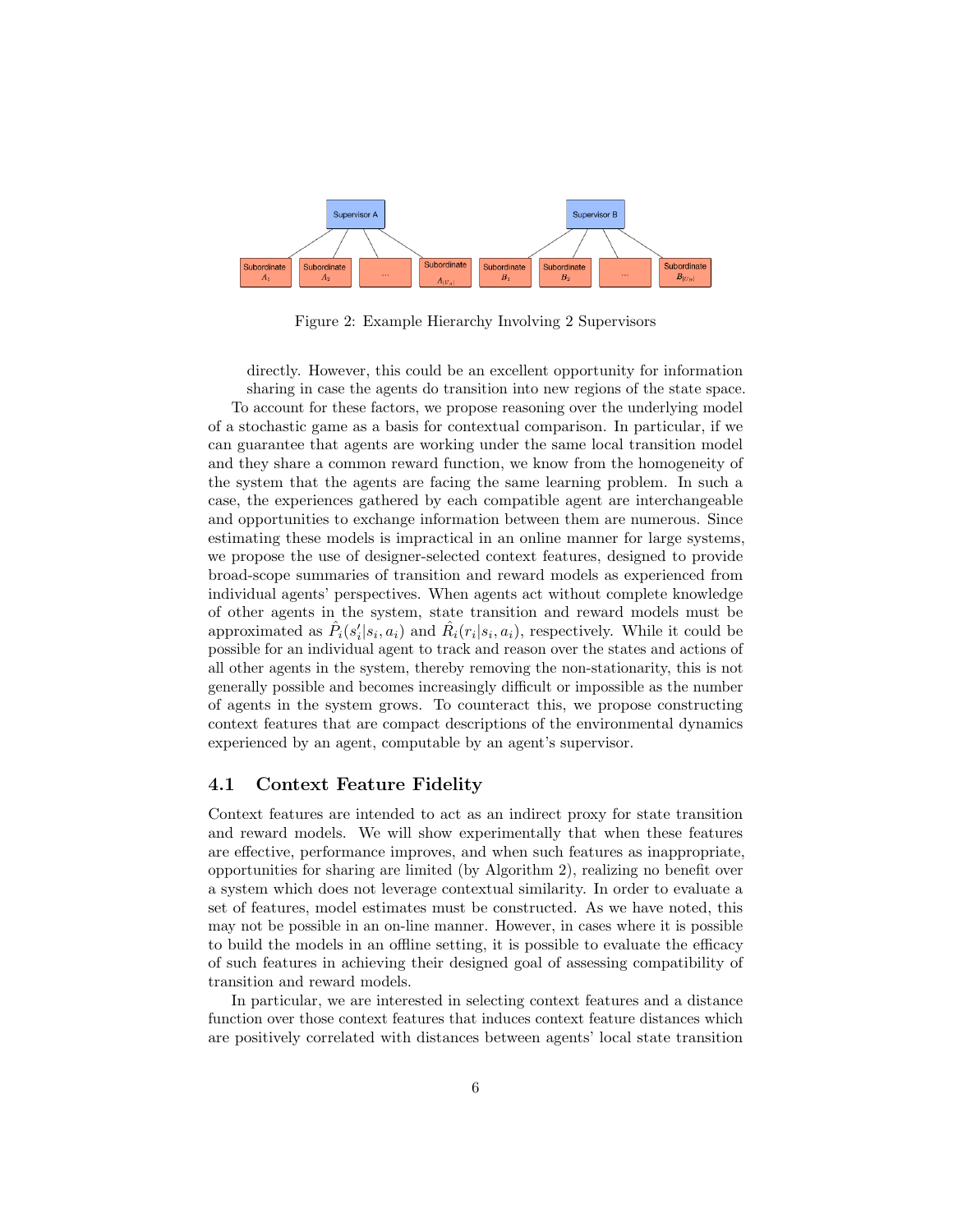and reward models. When comparing the models of agents  $i$  and  $k$ ,

$$
P_i(s'_i|S, a_1, a_2, \dots, a_n),
$$
  
\n
$$
R_i(r_i|S, a_1, a_2, \dots, a_n),
$$
  
\n
$$
P_k(s'_k|S, a_1, a_2, \dots, a_n),
$$
 and  
\n
$$
R_k(r_k|S, a_1, a_2, \dots, a_n),
$$

it is quite likely that each agent's transition and reward functions will be affected most strongly by a different sets of agents. For instance, agent  $i$  might interact strongly with agent 1, so  $a_1$  has importance in  $P_i$  and  $R_i$ . Perhaps agent k does not interact with agent 1 at all, but has very comparable interactions with agent  $n$ , so  $a_n$  is important in its model. Thus, the manner we use to "label" agents in each case may be different, but we may be able to draw analogies between the two models. As such, it is necessary to search for a good "correspondence" function, taking the form of a permutation  $\rho$  over agents with the restriction that when constructed for agent i,  $\rho(i) = i$  (an agent cannot be relabeled in its own local transition model). The quality of a correspondence is characterized as the distance between the component models that it induces. Then, to evaluate context feature fidelity, we can perform a search over all permutations  $\rho$ , jointly minimizing the symmetric KL-divergence (denoted SKL) between  $P_i \& P_k$ , and  $R_i \& R_k$ , shown in Algorithm 1. This gives us a measure of equality, since when  $m = 0$ , we have  $P_i = P_k$  and  $R_i = R_k$ , up to labeling [12]. As this divergence measure grows, the two agents become increasingly incompatible.

By relating the divergence measure m to some distance function  $D^C$  over context features, we can get a sense for how effective the selected context features are at representing distances between transition and reward models. If  $C_{i_t}$  and  $C_{k_t}$  are context feature vectors computed from agent i and k's perspective at time t, respectively, then  $D^{C}(C_{i_t}, C_{k_t})$  should be positively correlated with m, derived from the estimated transition and reward models from some window around time  $t$ . Context feature fidelity, then, is the correlation of m with values output from  $D^{C}$ , in the range  $[-1, 1]$ . Values approaching 1 indicate that as  $D^C$  distances trend upwards, transition and reward models become increasingly distant/dissimilar as well – exactly the relationship we would like to encode. Values approaching -1 would encode an inverse relationship between  $D^{C}$  distances and the model information, which is undesirable for our purposes. Values approaching 0 indicate that the selected context features are not informative about the true models.

Given a good set of context features,  $D^C$  can be used to derive a compatibility measure between agents. When these distances are small, the models currently governing each agent's state transitions are similar. Various selection strategies can be employed to find groups of similar agents given a matrix of pairwise distances. One such technique will be introduced in Section 6.2.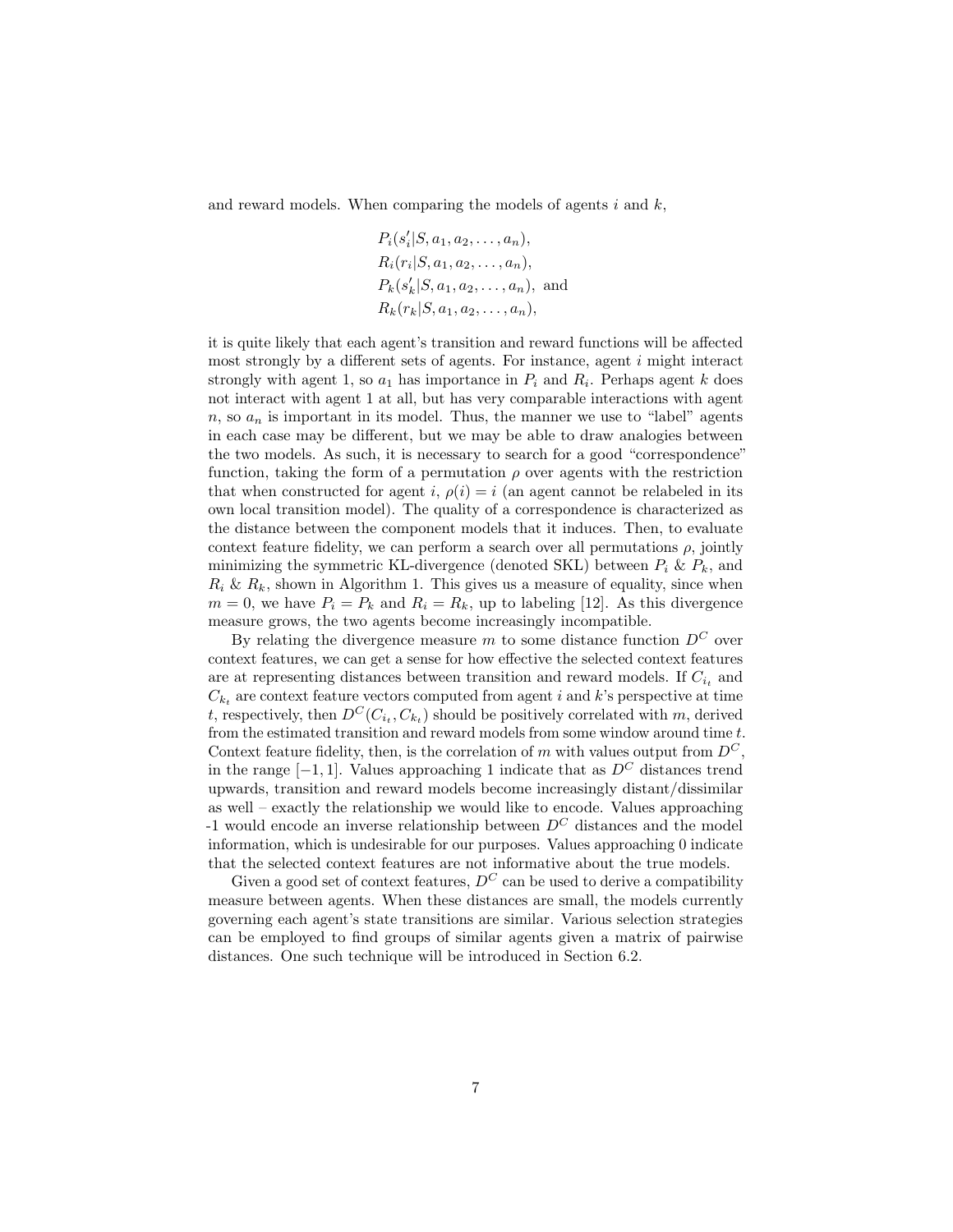### 5 Experience Sharing

Typically, sharing experiences between agents in a system is not reasonable, since each agent experiences different state transitions. However, discovery of contextually compatible agent groups  $G = \{g_1, g_2, \ldots, g_m\}$  with the  $D^C$  measure, allows for reasoning about compatibility of agent experiences. If the agents in G are perfectly contextually compatible, we have

$$
P_{g_1} \cong P_{g_2} \cong \cdots \cong P_{g_m}
$$
 and  $R_{g_1} \cong R_{g_2} \cong \cdots \cong R_{g_m}$ .

Of course, it is unlikely that such a group  $G$  would be selected in practices. Context features are approximate measures, and we may be willing to accept agents in G for inclusion even if their transition models are not perfectly identical. As such, agents in G have are approximately equivalent transition models. We will demonstrate that sharing experiences in such circumstances (under imperfect but approximate correspondence of transition models) can be highly beneficial, and is highly dependent on the distances  $D^C$  between the agents in G (see Section 7).

Once G has been identified, experiences of its members can be propagated through the group (using a supervisory technique introduced in Section 6.1). This effectively multiplies the number of experiences each agent by  $|G|$  (assuming agents gain roughly the same number of experiences). In a non-episodic environment, experiences for agent i can be transferred as a vector of tuples within some time window  $[t_0, t_e]$ :

$$
\left\langle (s_{i_{t_0}}, a_{i_{t_0}}, r_{i_{t_0}}, s'_{i_{t_0}}),
$$
  

$$
(s_{i_{t_1}}, a_{i_{t_1}}, r_{i_{t_1}}, s'_{i_{t_0}}),
$$
  

$$
\dots,
$$
  

$$
(s_{i_{t_e}}, a_{i_{t_e}}, r_{i_{t_e}}, s'_{i_{t_0}}) \right\rangle
$$

In episodic environments, it is reasonable to transfer only complete episodes between agents. In this case, agents are responsible for delimiting the tuples comprising each episode and reporting only complete episodes.

We could also consider transferring or merging policies, but this has several disadvantages. In particular, replacing a policy suggests permanence and risks losing information about states which may not be visited uniformly across time. Consider a case agent where agent  $i$  experiences transitions from model  $P_i^1$  for some time, then  $P_i^2$ , then returns to  $P_i^1$ . In addition, imagine another agent k cycling between  $P_k^1$ , then  $P_k^2$ , and finally  $P_k^1$  again. Further suppose that  $P_i^2$  and  $P_k^1$  are contextually similar, but  $P_i^1$  and  $P_k^1$  are not. In this case, if  $P_i^1$  and  $P_i^2$  have probability mass on different regions of the state space, we would risk losing learning taking place in  $P_i^1$  by deciding to transfer a policy from k during the second time window. Additionally, in domains that may have competitive aspects (such as taxi driving), it may not be practical to impose a policy on an actor. A more agreeable option would be to make experiences available for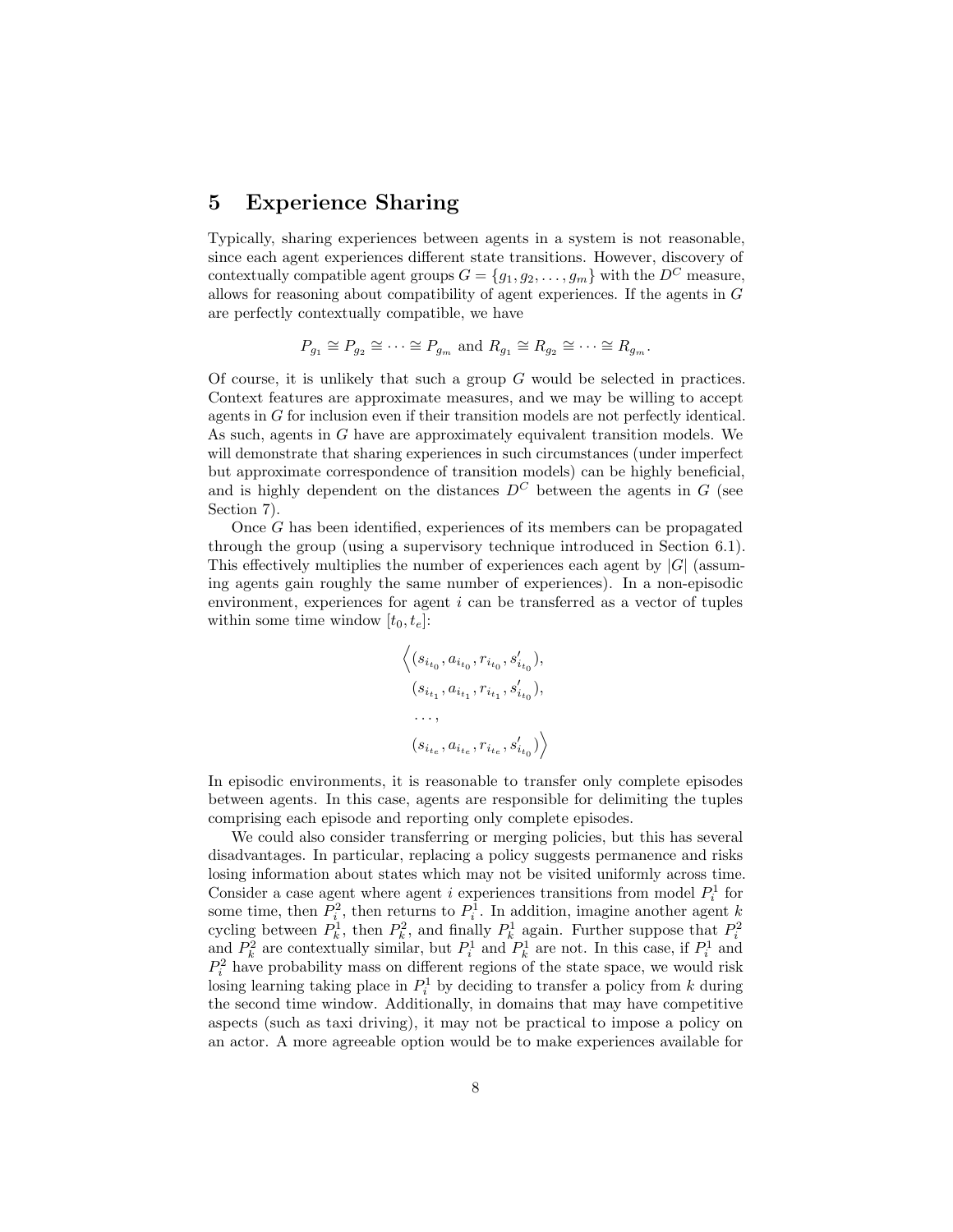**Input:**  $R_i, R_k$ , stochastic reward models for agents i and k, respectively.  $P_i, P_k$ , state transition models for agents i and k, respectively.  $\lambda \in (0, 1]$ , a parameter balancing the importance of accuracy in the state transition model with the reward model **Output:**  $m$ , a measure of context feature fidelity Compute similarity in reward as symmetric KL divergence for a permutation  $\rho$  of agents:

$$
D_R(\rho) \leftarrow D_{SKL}\big(R_i(r_i|S_\rho, a_{\rho(1)}, a_{\rho(2)}, \dots, a_{\rho(n)}),
$$

$$
R_k(r_k|S, a_1, a_2, \dots, a_n)\big)
$$

Compute similarity in state transition models as symmetric KL divergence:

$$
D_S(\rho) \leftarrow D_{SKL}(P_i(s_i'|S_{\rho}, a_{\rho(1)}, a_{\rho(2)}, \dots, a_{\rho(n)}),
$$
  
 
$$
P_k(s_k'|S, a_1, a_2, \dots, a_n))
$$

Find the best permutation  $\rho$  according to the balancing parameter  $\lambda$ :

$$
m \leftarrow \min_{\rho} \ \lambda \left( 1 - \exp \left( -D_R(\rho) \right) \right) + \\ \left( 1 - \lambda \right) \left( 1 - \exp \left( -D_S(\rho) \right) \right)
$$

Algorithm 1: Estimated Model Divergence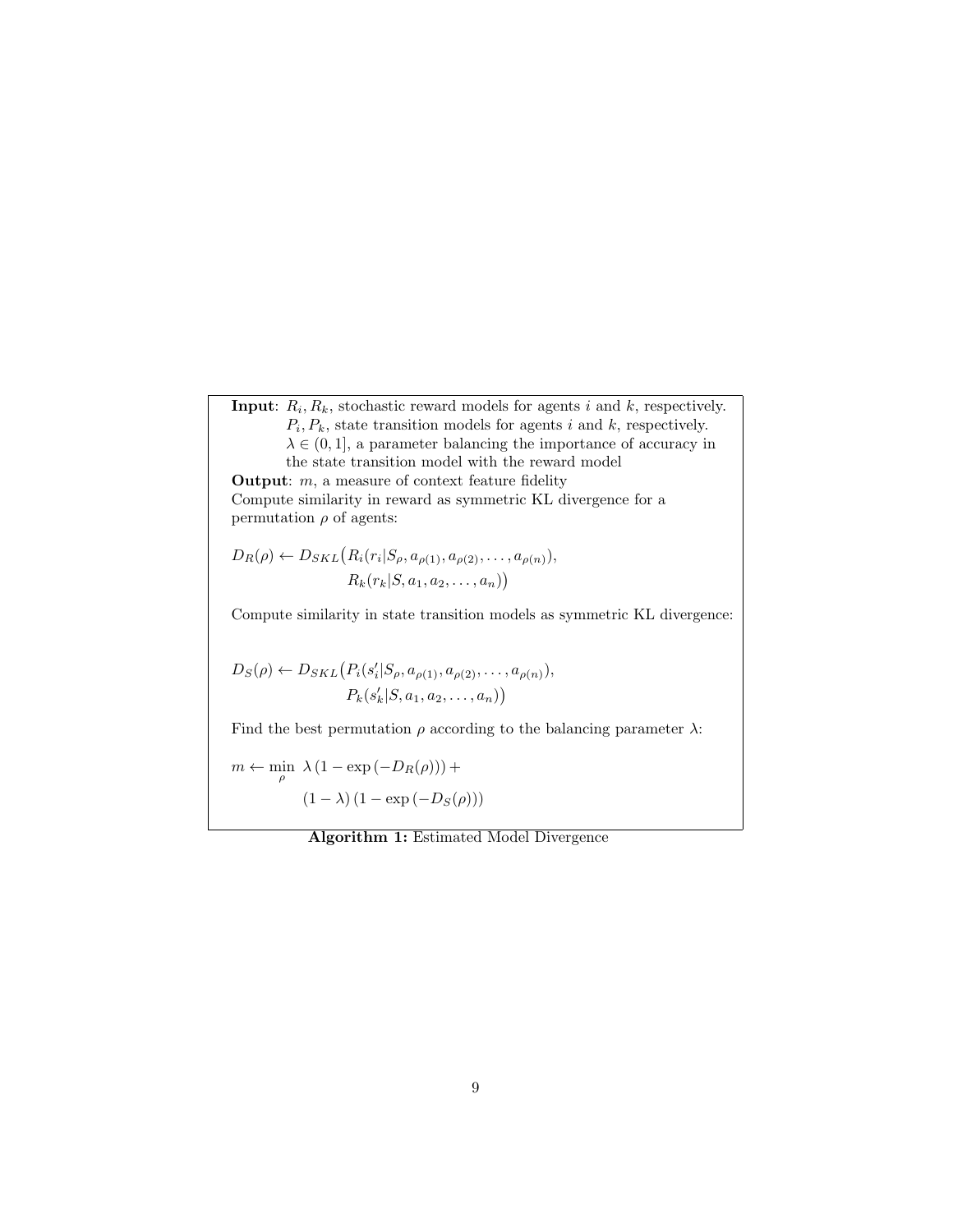incorporation into a policy if appropriate and desired, maintaining the autonomy of individual learning.

### 6 Context-based Learning

In order to enable contextual comparison & experience transfer in a general way, we propose the use of supervisory agents. Each supervisor  $a$  is responsible for a set of subordinates  $U_a$ . In order to be a candidate for experience sharing, an agent must have a supervisor. Supervisory agents are capable of receiving communications of experiences from all subordinates, and derives context features from the reported experiences by cross-inspection of reports from other subordinates. Given these context features and the previously noted distance function  $D^{C}$ , groups of similar agents can be recovered. The supervisor then relays information amongst the members of these groups, and agents can incorporate the shared experiences into their policy if desired.

#### 6.1 Agent Organization

Illustrated in Figure 2, we view supervision graphically as a forest of agents with maximum tree depth 1. Further, we assume that agents are not capable of communicating directly, relying on a common supervisor to act as a proxy for experience transfer. This arrangement highlights several design decisions. First, supervisory agents are unlikely to have boundless communication bandwidth – there is undoubtedly some limit to the number of agents they can receive communications from (and the size of those messages). It may prove useful to distribute supervisors in manner that spans a physical space most effectively, or in a manner consistent with agent interaction strength [17]. Finally, computing context features and finding similar agents requires a non-trivial amount of computation, typically polynomial in the number of agents (depending on the clustering algorithm employed by Algorithm 2).

A critical aspect of the proposed architecture is selection of other agents with sufficiently small distances in context space to form sharing groups. This requires that a balance be found between the number of supervisors in the system and the number of agents which are candidates for experience sharing. As the number of supervisors grow, the problem becomes increasingly distributed, reducing the requirements imposed on any individual supervisor. In opposition to this, supervisors which oversee larger groups of subordinates are capable of selecting from a larger pool of experience sharing candidates, increasing the likelihood that similar agent groups can be constructed. Additionally, a trade-off is necessary between communication fidelity and bandwidth by allowing for lossy compression of experiences to and from the supervisor. One such lossy compression technique involves the use of linear interpolating functions, and is especially effective when agents infrequently change state. To start, a set of linear regressions can be performed over any continuous state, action (or action probability), and reward variables. These regression equations can be performed in a loss-less manner,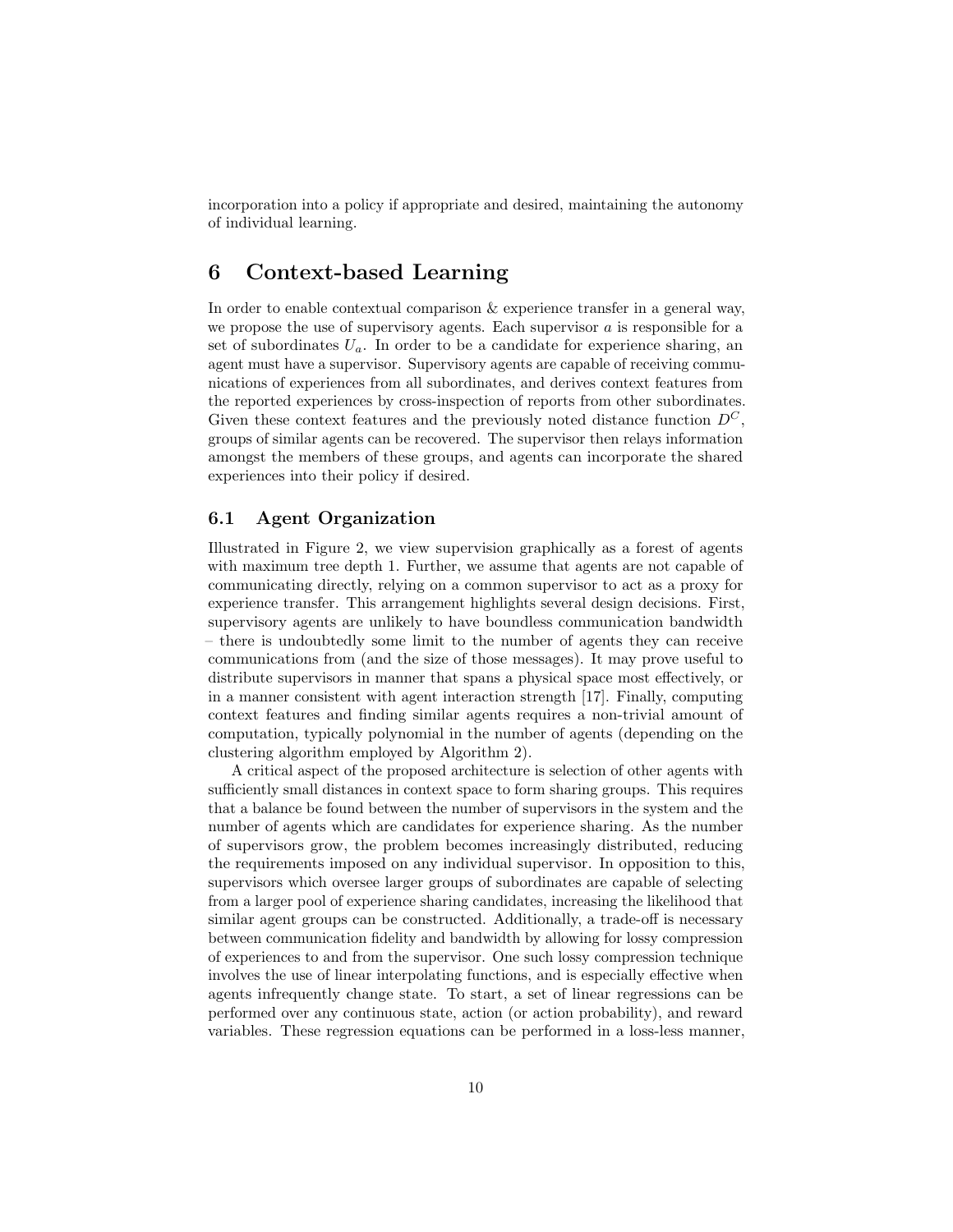

Figure 3: Relaying Experiences through a Supervisor

that is, a sufficient number of lines can be fit to the data to perfectly reconstruct the traces on the original time scale. Alternately, we can allow for interpolation by performing regressions over subsets of the original data. The extent of the compression is tunable by considering more or less sparse data sets for this regression. As shown in Figure 3, communications to and from the supervisor consist of "compressed experiences", which are simply coefficients of regression equations in this formulation. The supervisor is then capable of reconstructing the (perhaps approximated) state, action, and reward tuples forming the agent's experience trace over the report's relevant time window.

#### 6.2 Algorithms

Upon receipt and decompression of an agent observations, supervisors are responsible for construction of context features. The process by which these feature vectors are constructed depends on the features themselves, although if interactions are sparse, we believe that agents' transition models can be explained by experiences from some neighborhood of constant size d. Suppose agent experiences are communicated every  $K$  time units, so an agent may report as many as K observations. If a supervisor oversees  $n$  subordinates, the task of context feature construction is to transform time-indexed experience vectors

$$
O_i = \langle (s, a, s', r)_{t_1}, (s, a, s', r)_{t_2}, \dots, (s, a, s', r)_{t_K} \rangle
$$

for each agent  $i \in \{1..n\}$  into a vector of context feature sets

$$
V = \langle V_1, V_2, \ldots V_n \rangle.
$$

The template we propose to perform this transformation is to use a summarization routine accepting a time k, a reference agent i, and a set of d agents in  $i$ 's neighborhood, and returning a context feature vector  $V_{i_{t_k}}$ . Then, the mean of these time-dependent feature vectors is taken to produce a single context feature vector  $V_i$  representing a per-agent context summary. If the summarization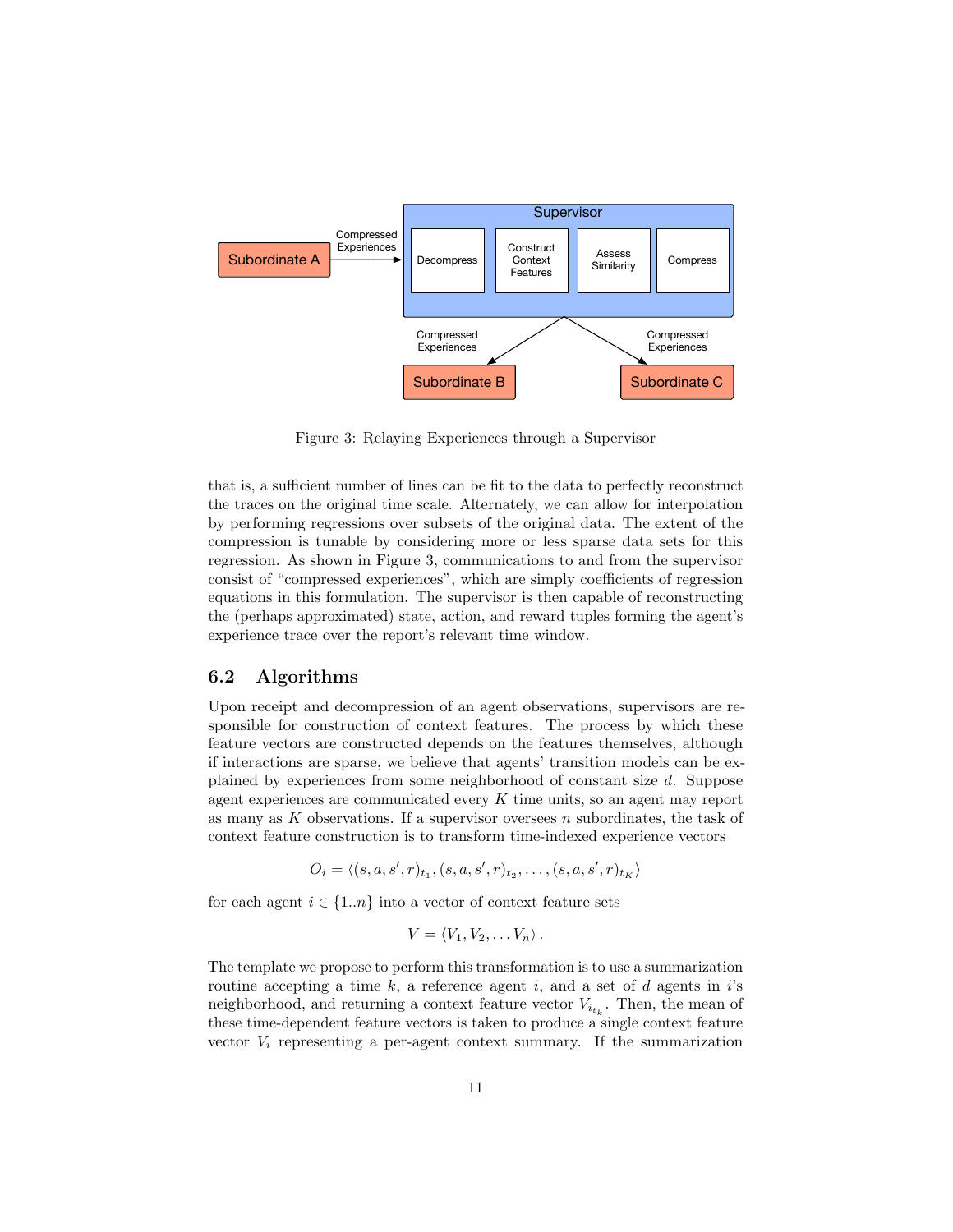process can be performed in constant time, the full vector V can be performed in  $\theta(Kn)$  time.

Given the set of context features  $V$ , we can compute contextual similarity between agents using Algorithm 2. This process uses a two-stage selection process. First, agents are partitioned into roughly similar groups using a clustering algorithm. Then, within each group, an annealing process is used to select related agents. First, pairwise distances are computed over the agents within the cluster. This distances matrix is then represented as a Boltzmann distribution, and agents are assigned a "selection probability", which can be raised or lowered according to a temperature parameter T. Agents are then selected for sharing according to this probability. Once  $f$  has been formed, supervisors relay experiences to agents which may benefit from them. In particular, for agent  $i$ , supervisors communicate the compressed experiences for all agents in  $f(i)$ . Locally, agents decompress these experiences and incorporate them into their policies.

**Input:** Vector  $V = \langle V_1, V_2, \ldots, V_n \rangle$  of feature vectors for agents  $A = \{1, 2, \ldots, n\}$ , temperature parameter  $T \in \mathbb{N}$ **Output:** A set-valued mapping  $f : A \to \mathcal{P}(A)$  describing the (possibly empty) set of agents that the input agent should share with Cluster V into k groups  $C_1, C_2, \ldots, C_k$ for  $i \leftarrow \{1, 2, \ldots, k\}$  do  $M \leftarrow$  Pairwise distances  $D^C$  over vectors within  $C_i$  $P \leftarrow \sum_{t \in 1..T} \text{BinomialPMF}\left(\frac{\exp(M)}{\sum \exp(M)}\right)$  $\frac{\exp(M)}{\exp(M)}, t$ for  $a \in Agents(C_i)$  do for  $b \in Agents(C_i) \setminus a$  do Let  $p$  be the entry in  $P$  corresponding to entry  $(a, b)$ With probability p, let  $f(a) \leftarrow f(a) \cup \{b\}$ end end end

Algorithm 2: Selection of Sharing Partners

### 7 Empirical Analysis

We evaluated our architecture on a network-distributed task allocation domain. We can model this domain as a graph  $G = \langle V, E \rangle$  where the vertex set V represents the set of agents in the system. Agents maintain a queue of tasks, with the head of this queue representing the task that is currently being worked on. These tasks are annotated with a service time s, indicating how many time units it would take to complete each task. After a task has been at the head of an agent's queue for s steps, that task is dequeued and marked as completed. The reward function in this setting is the reciprocal of the average service time over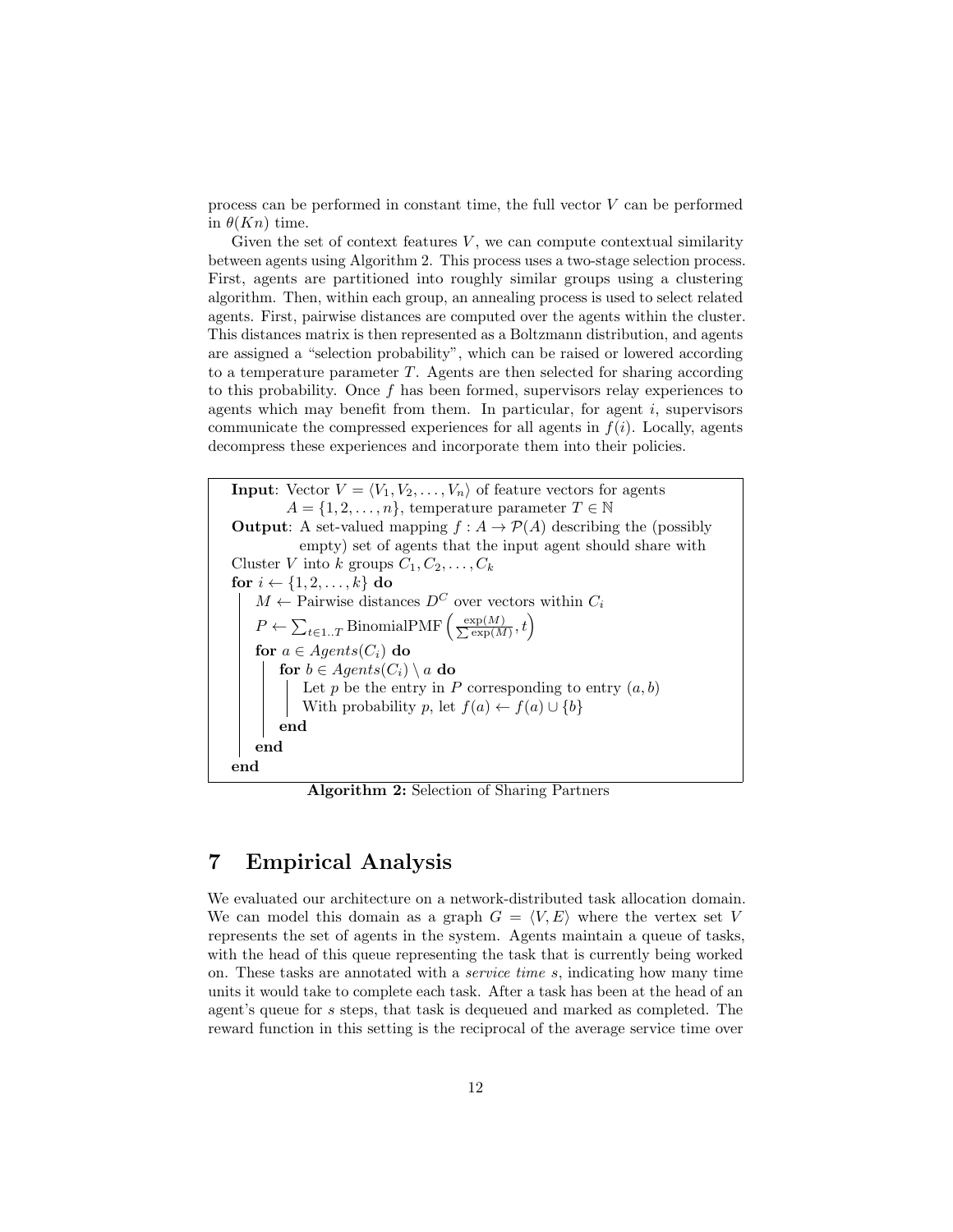some recent time window, where service time is measured as the time from task creation to task completion. Tasks are generated by the environment according to pattern unknown to the agents. When a task is created, it is associated with some agent  $v$ , and immediately placed in that agent's *routing queue*, which contains tasks that are not actively being worked on because they require some action on the part of  $v$ . Agent  $v$  has several options available for dealing with the tasks in its routing queue. It may either decide to work on the task itself, adding to the task to  $v$ 's processing queue, or it may forward the task. An agent may forward a task to any agent that it is connected to. That is, for all  $n \in V$ such that  $(v, j) \in V$ , an agent has action forward-j available to them, which adds the task to the routing queue of agent  $j$ . Upon taking an action, agents immediately receive a reward signal of  $\frac{1}{s}$ , where s is the service time of the agent receiving the task. When the task has finally been completed, agents receive a signal propagated back through the routing channel that they can use to update their service time based on how long the forwarded task took to complete.

For this domain, we selected as context features for agent  $i(1)$  the rate at which each of  $i$ 's neighbors receive tasks from the environment,  $(2)$  the rate at which each of i's neighbors receive tasks from other agents, and  $(3)$  i's load relative to the mean load of  $i$ 's neighbors. Thus, if  $i$  has 4 neighboring agents, i's context feature vector has length 9. By selecting these context features, we impose the requirement that context comparisons can only be performed between two agents if those agents have the same number of neighbors. This is a reasonable requirement, since agents with different neighborhood sizes will have different action spaces, breaking some assumptions of Algorithm 1.

We are interested in characterizing whether our sharing architecture is beneficial and if it can scale. To do this, we constructed a network of 100 agents, imposed a supervisory structures on this network in a manner that minimizes the total network distances among the subordinates of any particular supervisor, and ran a variety of experiments whereby characteristics of the network and the architecture were varied. In particular, we consider varying the task distribution pattern governing the concentration of tasks in particular regions of the network. We also varied the the task rate, or a measure of how many tasks arise according to this pattern. Together, these provide a means for adjusting difficulty of a scenario. Then, we vary architectural aspects such as the number of supervisors and examine corresponding changes in performance. Our primary measure of performance is the area under the learning curve (AUC), which is an exponential moving average of the mean task service time over all tasks completed in the network. Before computing the area, we first "lower" this curve onto the x-axis by subtracting the minimum y-value. As a result, the area under the curve will change only minimally once the system has stabilized in performance, which is desirable since we used a fixed run length of 10000 time units, but some easy configurations stabilize in performance very early in this span.

Throughout our experiments, a learning window of  $K = 115$  is employed. Smaller values of K lead to more frequent communication, whereas larger values of K decrease the likelihood that agent transition and reward models are static across the K-timestep window. Our experiments focus on cases which are neither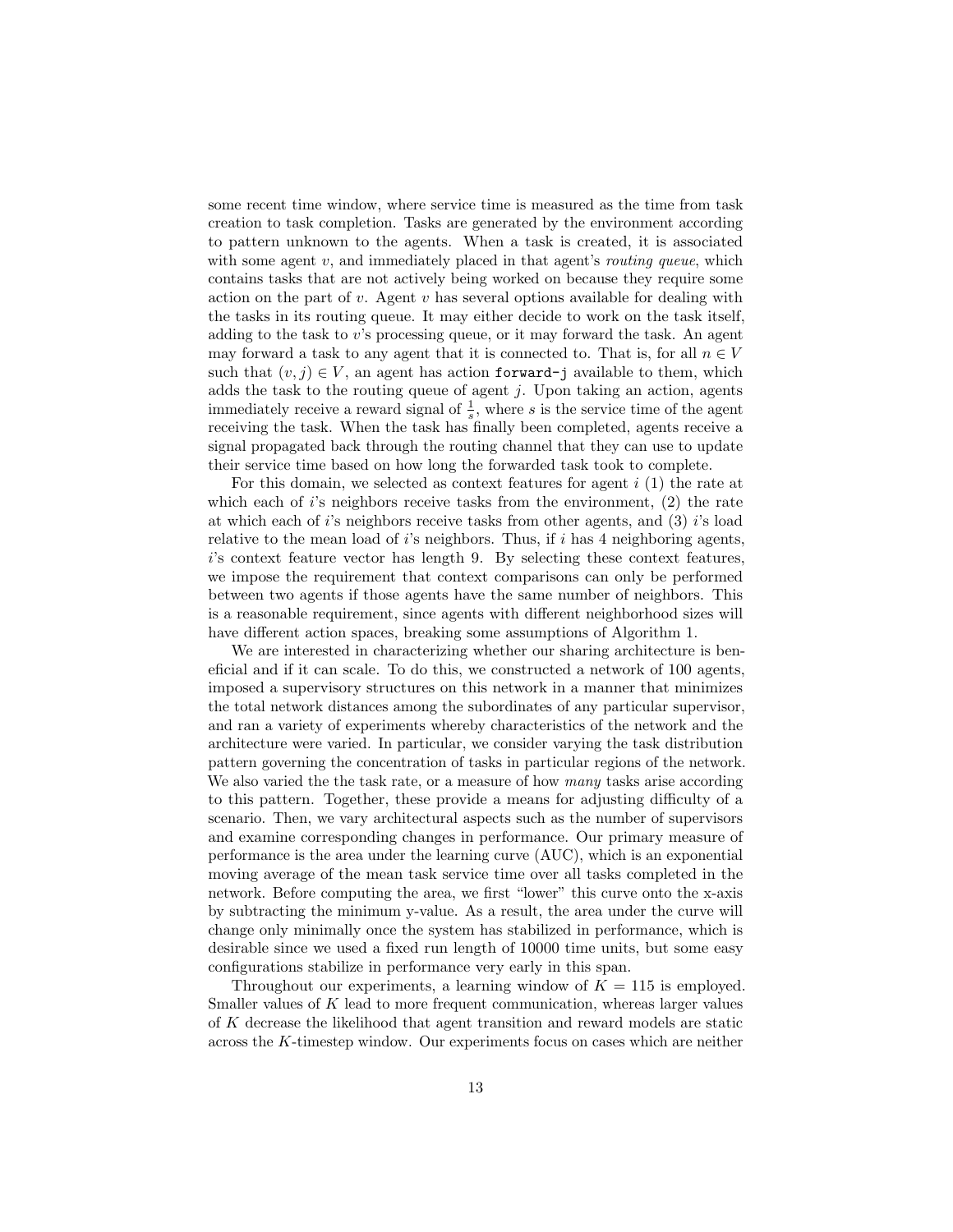

Figure 4: Effect of varying window size  $K$ 

trivially easy or unrealistically difficult. We characterize the former case as one in which all architectures convergence almost instantly to optimal performance, requiring little or no learning. The latter case is characterized by divergence in performance of the baseline configuration, indicating that agents are unable to learn policies effective enough to handle incoming tasks. This leaves a set of task difficulty settings in which agents learn for a non-negligible amount of time (at least 1000 time units), then converge in performance. We normalize performance of all architectural configurations relative to a baseline architecture which does not use supervision or experience sharing, but is otherwise identical in configuration and in the policy learning algorithms employed. Figure 5 illustrates how performance comparisons are carried out given a time series of performance values.

The relative performance of each architecture in simulations with two different task distribution strategies (border-based, center-based) and ten different task distribution rates (ranging from very easy to very difficult) is shown in Figure 7. The "1 Sup" (1-supervisor) configuration is something of a best-case scenario in which we can completely centralize the sharing process. This allows sharing to take place between any pair of agents in the system, and requires roughly half the learning area as the baseline configuration. As we grow the number of supervisors in the system, the problem becomes more tractable, distributed, and realistic to many real domains in which communication cannot practically span the entire breadth of an agent network. In the 9-supervisor configuration, each supervisor need only oversee its 11 closest neighbors, but the required learning area has still been reduced by 25%. As the network size increases, the pool of subordinates in the 9-supervisor configuration increases, leading to additional sharing opportunities. Figure 8 demonstrates this phenomena for 30 simulations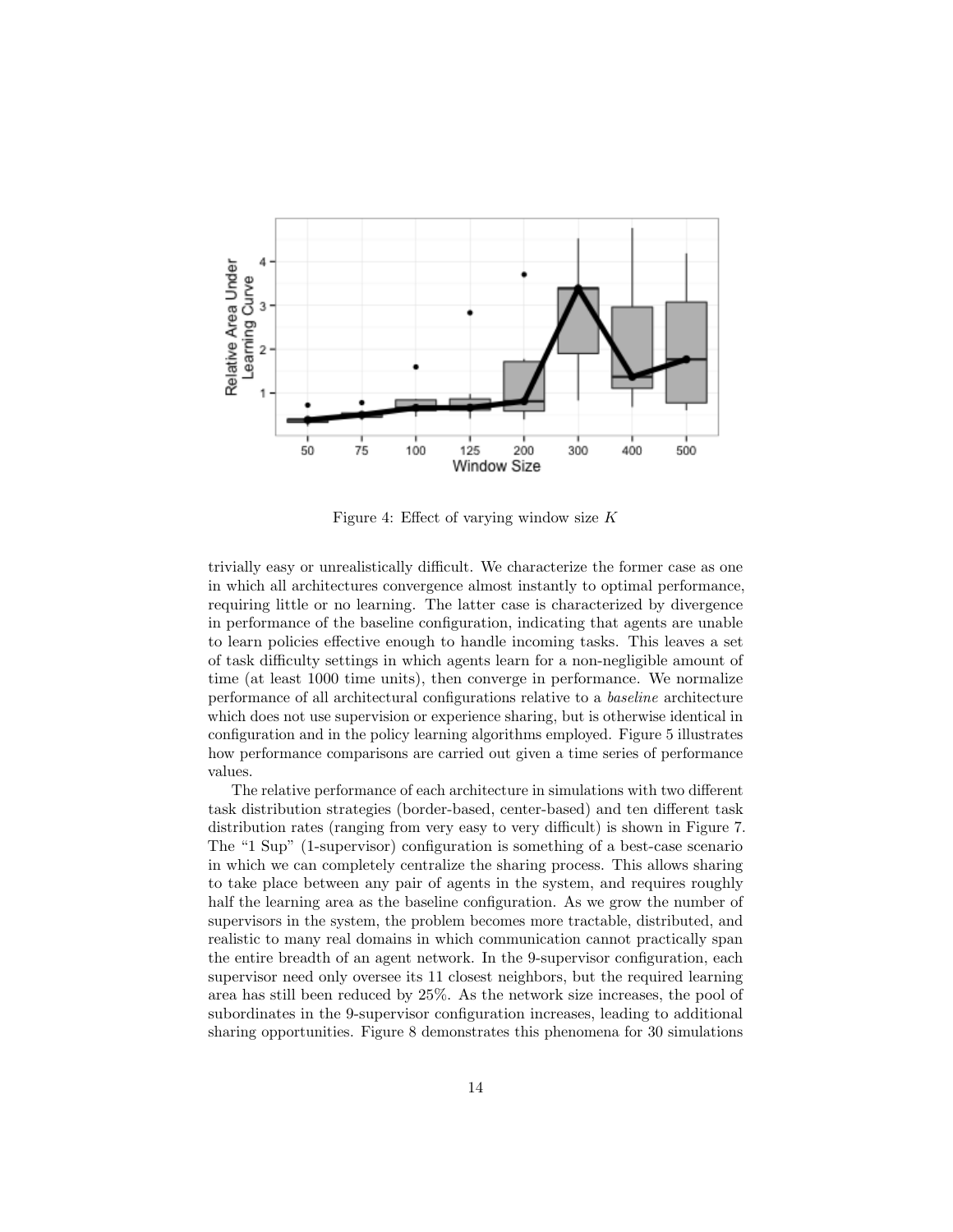

Figure 5: Task Allocation Performance Evaluation. Area under learning curves is computed, then any area below the best convergence point is subtracted from each curve (illustrated as a grey region), penalizing sub-optimal convergence. In this case, the 1-supervisor configuration improves on the baseline area by 70%.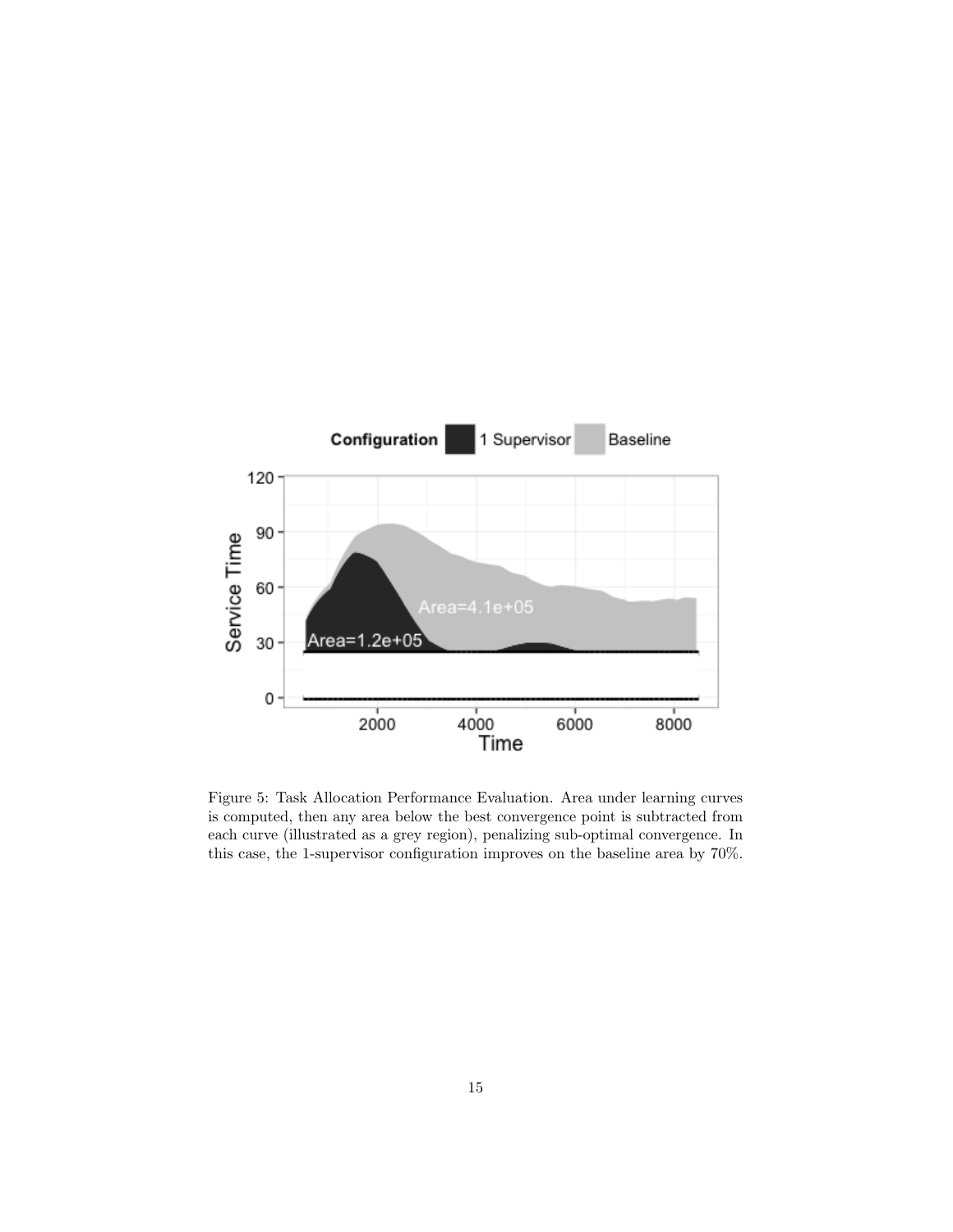

Figure 6: Relative Performance as Context Features are Noised. At noise level 0.75 and 1, the performance of the 1-supervisor case has the same mean as the baseline case, but is much more volatile.

spread across networks of three different network sizes (i.e. 100, 324, and 729 agents).

Of course, any supervisory configuration will require more communication bandwidth than the baseline. However, in this domain at least, agent experiences are easily compressed using the technique described in Section 6.1, with a tunable fidelity. A set of experiments using a single-supervisor architecture demonstrated that the size of messages sent from supervisors to subordinates decreases rapidly with decreased message fidelity. The observed trend indicates that we can vastly reduce the average subordinate-to-supervisor message down to as little as 43 bytes per time unit. A natural concern would be the effect of compression fidelity on performance. We performed a correlation test on this relationship and found no significant trend up to a compression degree of 15, indicating that we can safely compress experiences up to the point where further degrees of compression are ineffective without significantly impacting performance. Another important factor in controlling the amount of communication is the window size K. To characterize the effect of selecting  $K$ , we ran 10 trials of the single supervisor and baseline configurations for each of eight window sizes. Figure 4 demonstrates the performance of the single-supervisor configuration relative to the baseline configuration for each window size. As larger window sizes are used, performance degrades, as these windows are unlikely to contain approximately static transition and reward models.

One goal in the development of the sharing methodology is to allow for misspecification of context features without sacrificing performance. Algorithm 2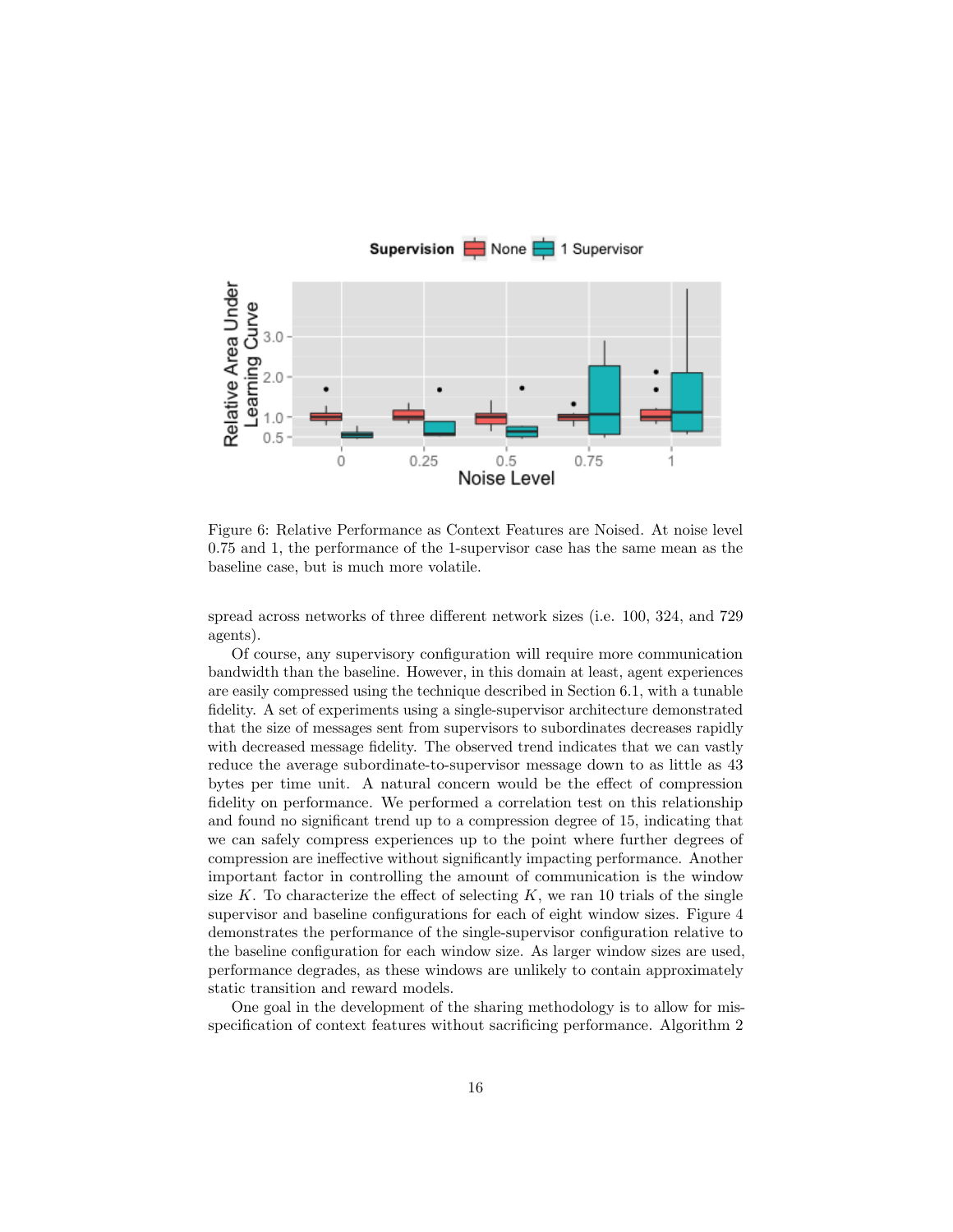

Figure 7: Relative Performance by Supervisory Configuration



Figure 8: Relative Performance as network size is varied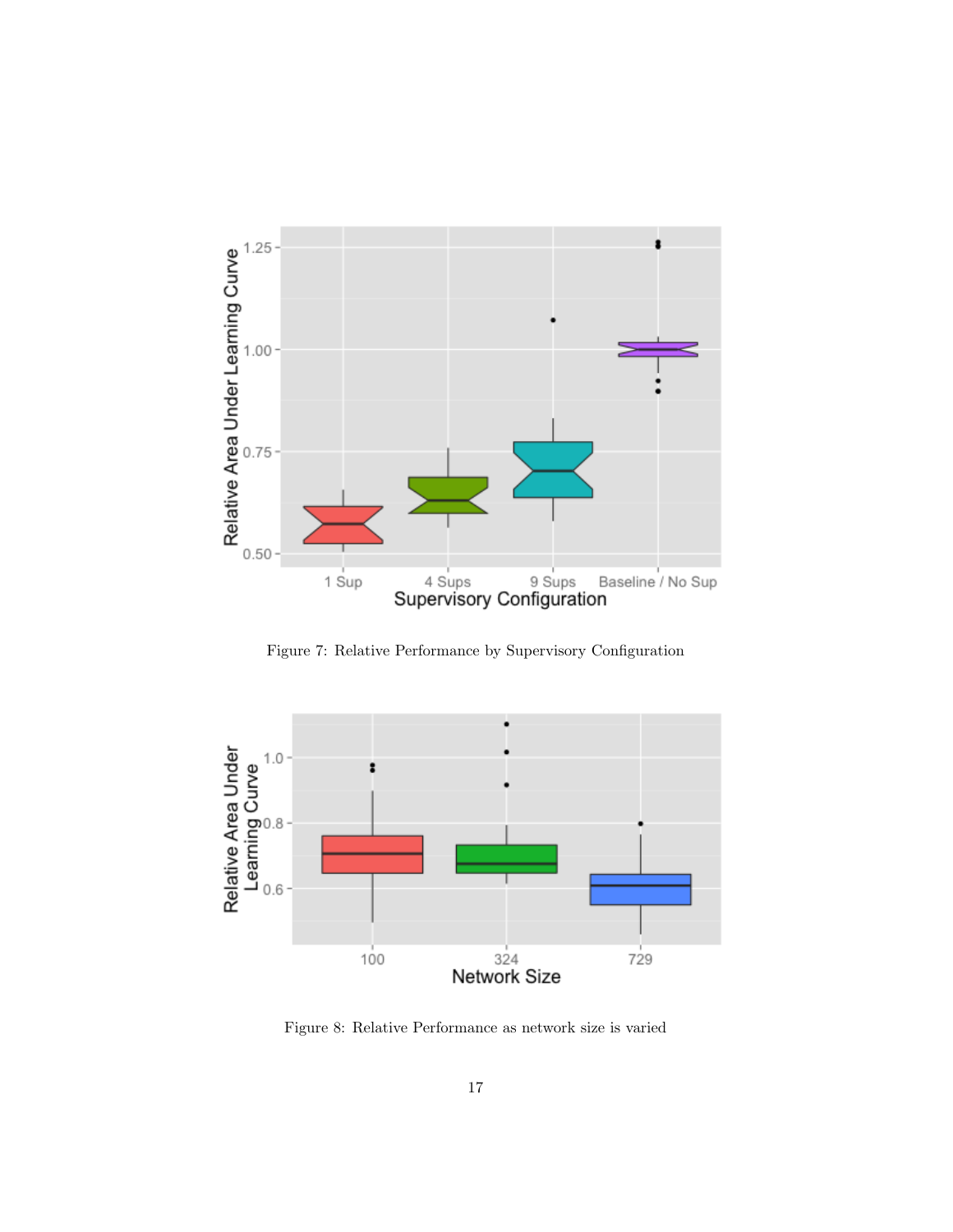realizes this goal, identifying sharing opportunities only when context feature distances are significantly close. To evaluate this algorithm, we performed an experiment in which a noise was artificially added to our context features before the sharing partner selection process takes place. This noise degrades the quality of the signal that context features encode, and there is a point at which noise is so strong that features are entirely unhelpful. To accomplish this, we measured the standard deviation of each context feature, and varied noise relative to the largest feature standard deviation. Thus, when the noise level is 1, the standard deviation of the normally-distributed noise term is greater than or equal to the standard deviation of any context feature, effectively eliminating any signal that they encoded. As the noise level approaches 0, this noise term becomes insignificant. Figure 6 demonstrates that at the point that the noise term begins to dominate (approaching 1), the performance of the sharing architecture becomes increasingly volatile, though with mean 1 and no clear skew. As the information encoded in the context features becomes less meaningful, the sharing architecture is equally likely to archieve a 50% reduction in AUC as it is to increase AUC by 100%.

#### 8 Discussion

We have presented an architecture for experience transfer among reinforcement learning agents in large multi-agent systems. Intuitively, when multiple agents work on similar tasks, information transfer can take place. By explicitly transferring experiences, it is possible to bypass issues related to policy divergence, experience imbalance, latent state features, and disjoint state visitations. Further, by transferring  $(s, a, r, s')$  tuples, the described technique makes no assumptions about the manner in which individual agents perform policy learning.

In the domain of dynamic task allocation, the proposed experience sharing architecture provides significant improvements over configurations without experience sharing, and becomes increasingly advantageous as system size grows. We have demonstrated that context features can be mis-specified without inducing a systematic degradation in performance.

As future work, we are interested in finding opportunities for automated or informed context feature selection. A simple technique towards this goal could involve an informed search over the space of possible features, using estimated model divergence to guide the search. For model-free learning algorithms, this would require a more efficient implementation of the model divergence estimate. However, by adapting the notion of context features to model-based settings, it may be straightforward to evaluate a measure similar to model divergence directly in an on-line manner, bypassing the need for explicit context features.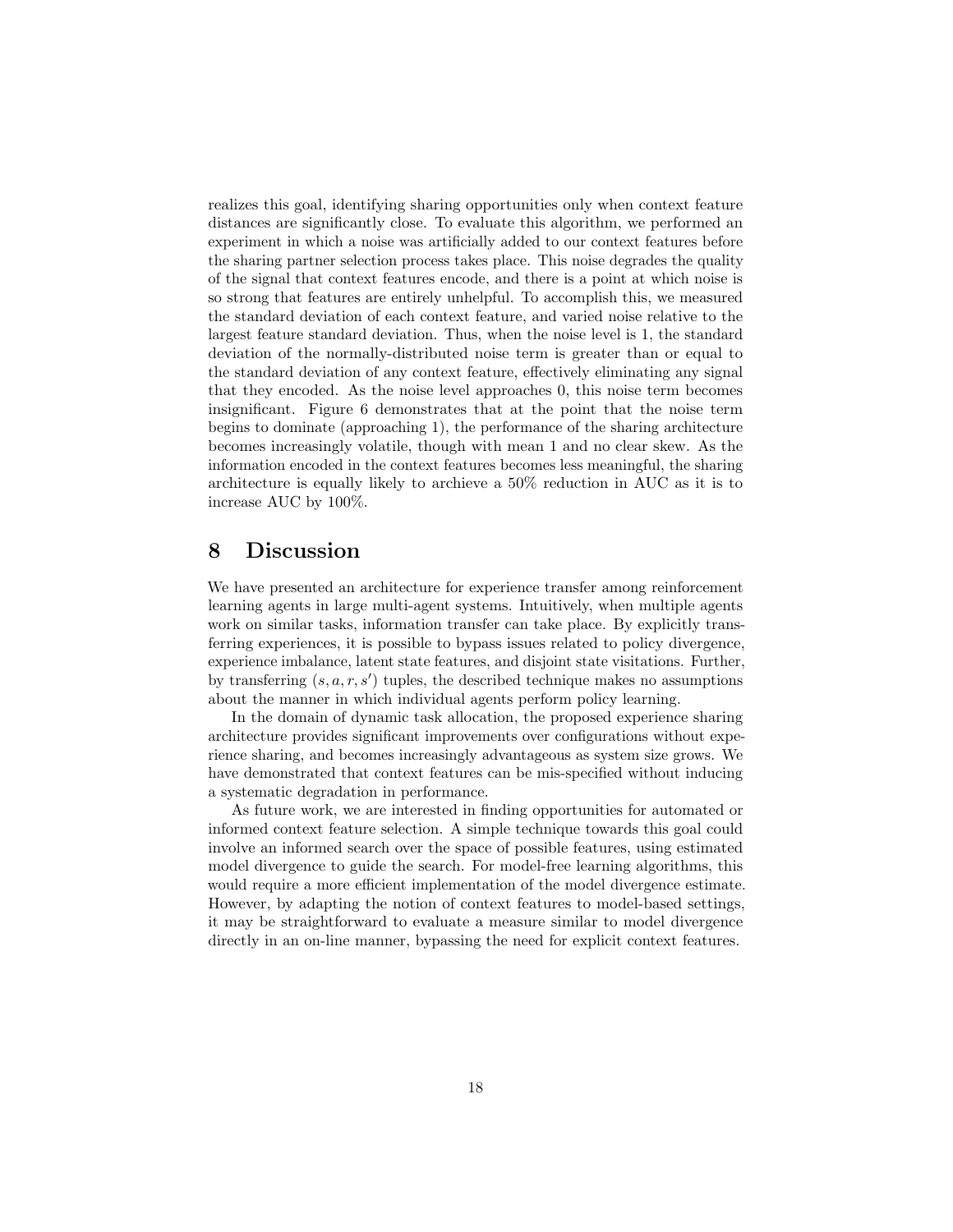#### 9 Acknowledgements

This material is based upon work supported by the National Science Foundation under Grant No. IIS-1116078.

### References

- [1] J. L. Carroll and K. Seppi. Task similarity measures for transfer in reinforcement learning task libraries. In Neural Networks, 2005. IJCNN'05. Proceedings. 2005 IEEE International Joint Conference on, volume 2, pages 803–808. IEEE, 2005.
- [2] P. J. Gmytrasiewicz and P. Doshi. A framework for sequential planning in multi-agent settings. J. Artif. Intell. Res.(JAIR), 24:49–79, 2005.
- [3] C. Guestrin, D. Koller, and R. Parr. Multiagent planning with factored mdps. In NIPS, volume 1, pages 1523–1530, 2001.
- [4] H. Kitano, S. Tadokoro, I. Noda, H. Matsubara, T. Takahashi, A. Shinjou, and S. Shimada. Robocup rescue: Search and rescue in large-scale disasters as a domain for autonomous agents research. In Systems, Man, and Cybernetics, 1999. IEEE SMC'99 Conference Proceedings. 1999 IEEE International Conference on, volume 6, pages 739–743. IEEE, 1999.
- [5] A. Lazaric, M. Restelli, and A. Bonarini. Transfer of samples in batch reinforcement learning. In Proceedings of the 25th international conference on Machine learning, pages 544–551. ACM, 2008.
- [6] M. L. Littman. Value-function reinforcement learning in markov games. Cognitive Systems Research, 2(1):55–66, 2001.
- [7] R. Makar, S. Mahadevan, and M. Ghavamzadeh. Hierarchical multi-agent reinforcement learning. In Proceedings of the fifth international conference on Autonomous agents, pages 246–253. ACM, 2001.
- [8] R. Nair, P. Varakantham, M. Tambe, and M. Yokoo. Networked distributed pomdps: A synthesis of distributed constraint optimization and pomdps. In AAAI, volume 5, pages 133–139, 2005.
- [9] A. Nedic and A. Ozdaglar. Distributed subgradient methods for multi-agent optimization. Automatic Control, IEEE Transactions on, 54(1):48–61, 2009.
- [10] F. A. Oliehoek, M. T. Spaan, S. Whiteson, and N. Vlassis. Exploiting locality of interaction in factored dec-pomdps. In Proceedings of the 7th international joint conference on Autonomous agents and multiagent systems-Volume 1, pages 517–524. International Foundation for Autonomous Agents and Multiagent Systems, 2008.